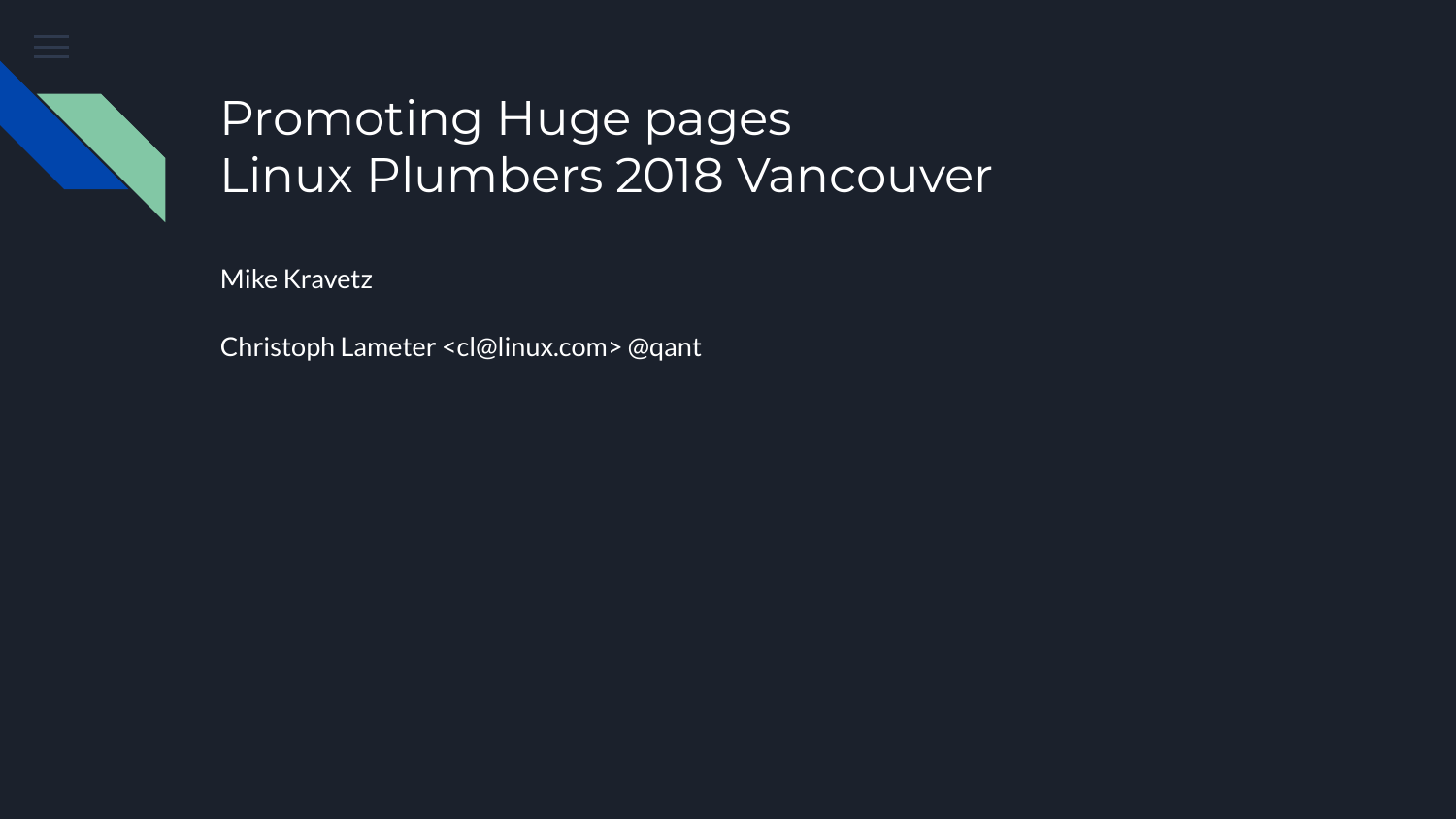

#### State of Huge pages

- Huegtlbfs
	- Original/oldest method
	- System config and application changes
	- Good for 'single purpose' use cases
- Transparent Huge Pages (THP)
	- Enabled by default on most distros
	- No sys config or application changes required
		- Although, desirable for optimal usage
- DAX (Persistent Memory)
	- Uses 2M and 1G mappings by default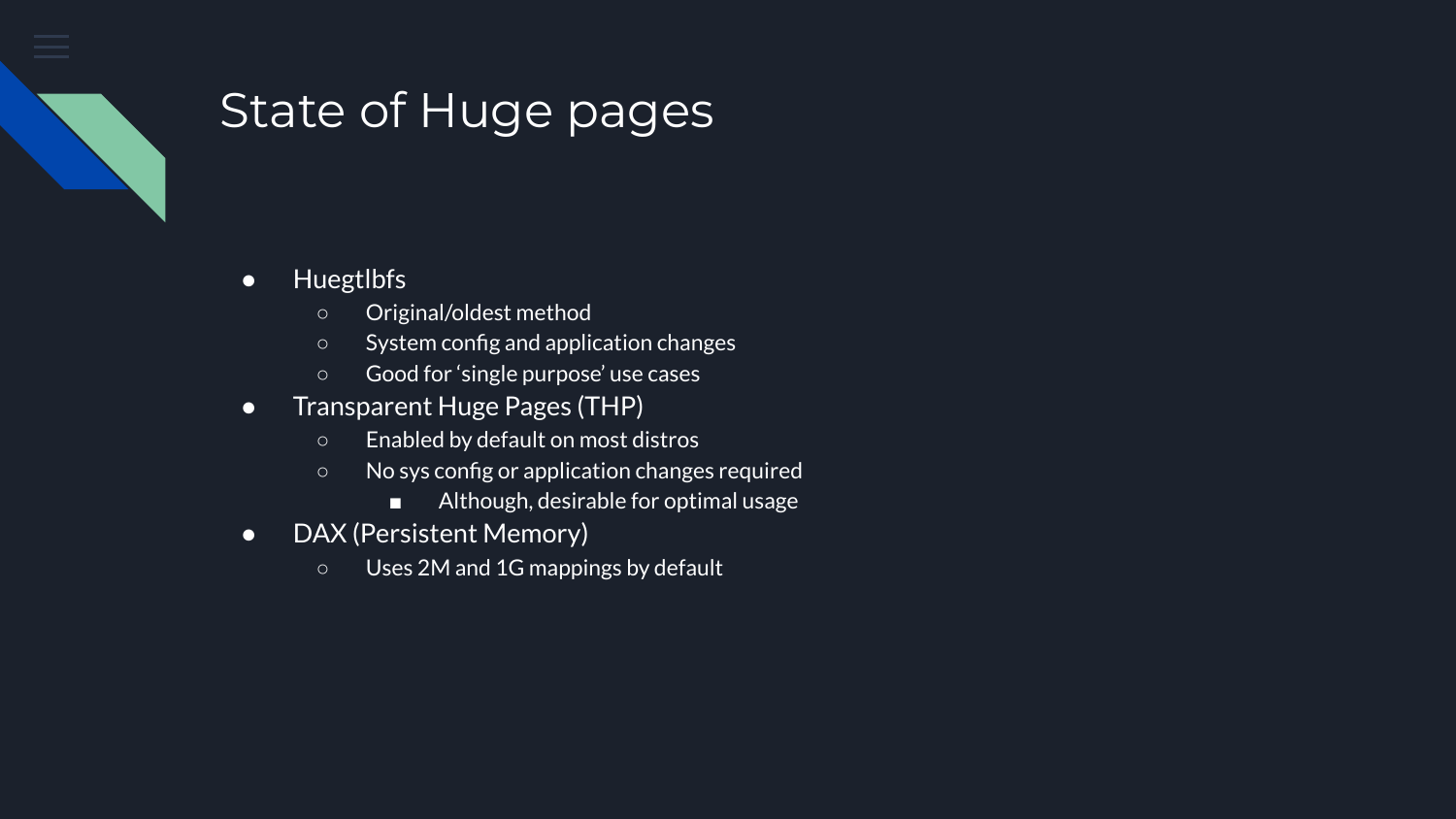

# hugetlbfs

Preallocation at boot or early sys init time Memory ONLY available for hugetlbfs Applications must change (open/mmap) Not all file operations (such as write) Multiple huge page sizes (arch dependent) Dynamic allocation 'possible' but troublesome

SIGBUS catcher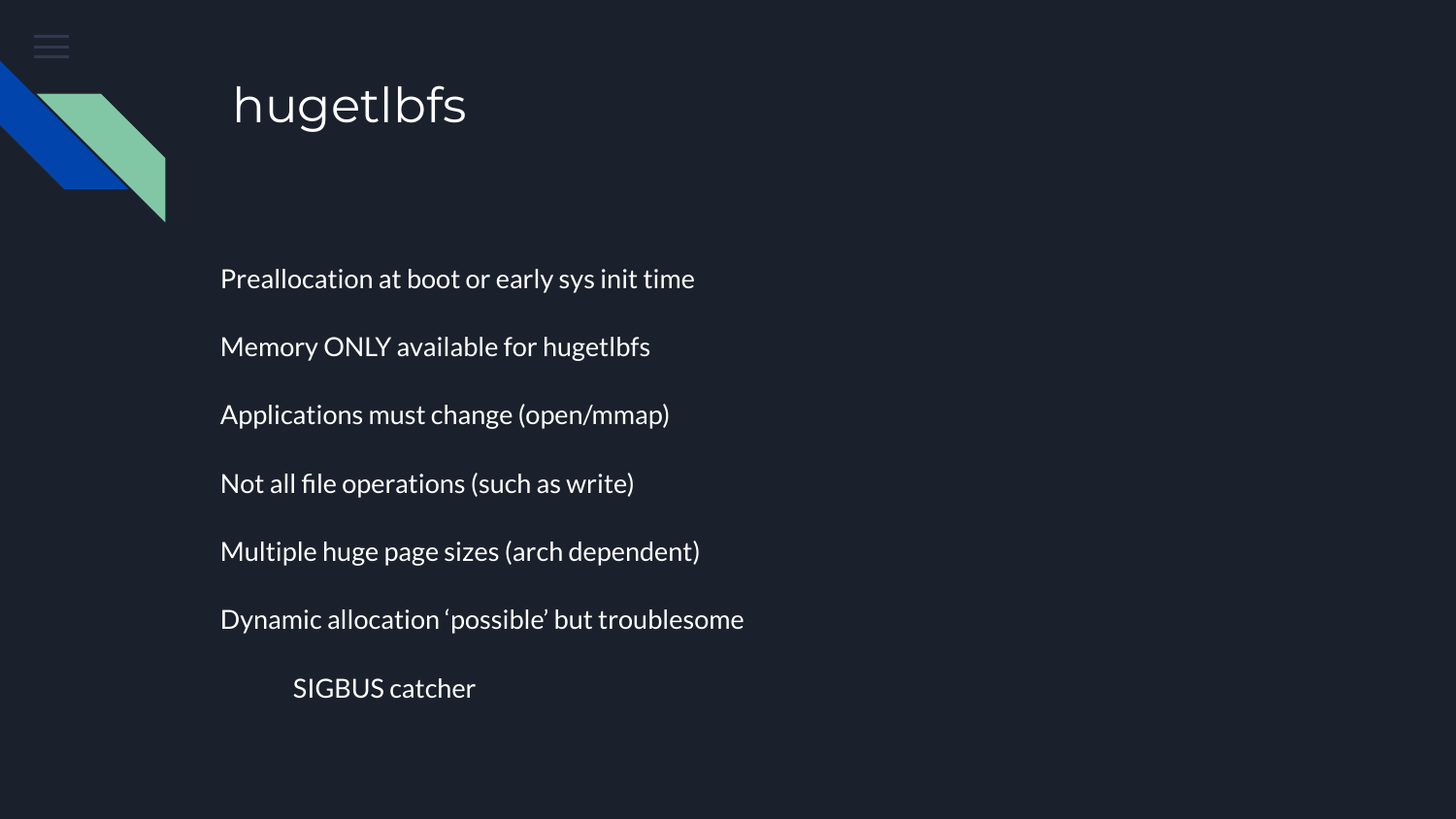

### Transparent Huge Pages

System wide setting: always, madvise, never Now for shm/tmpfs as well as Anon memory No application changes 'required' posix\_memalign() and madvise() Single huge page size (PMD\_SIZE)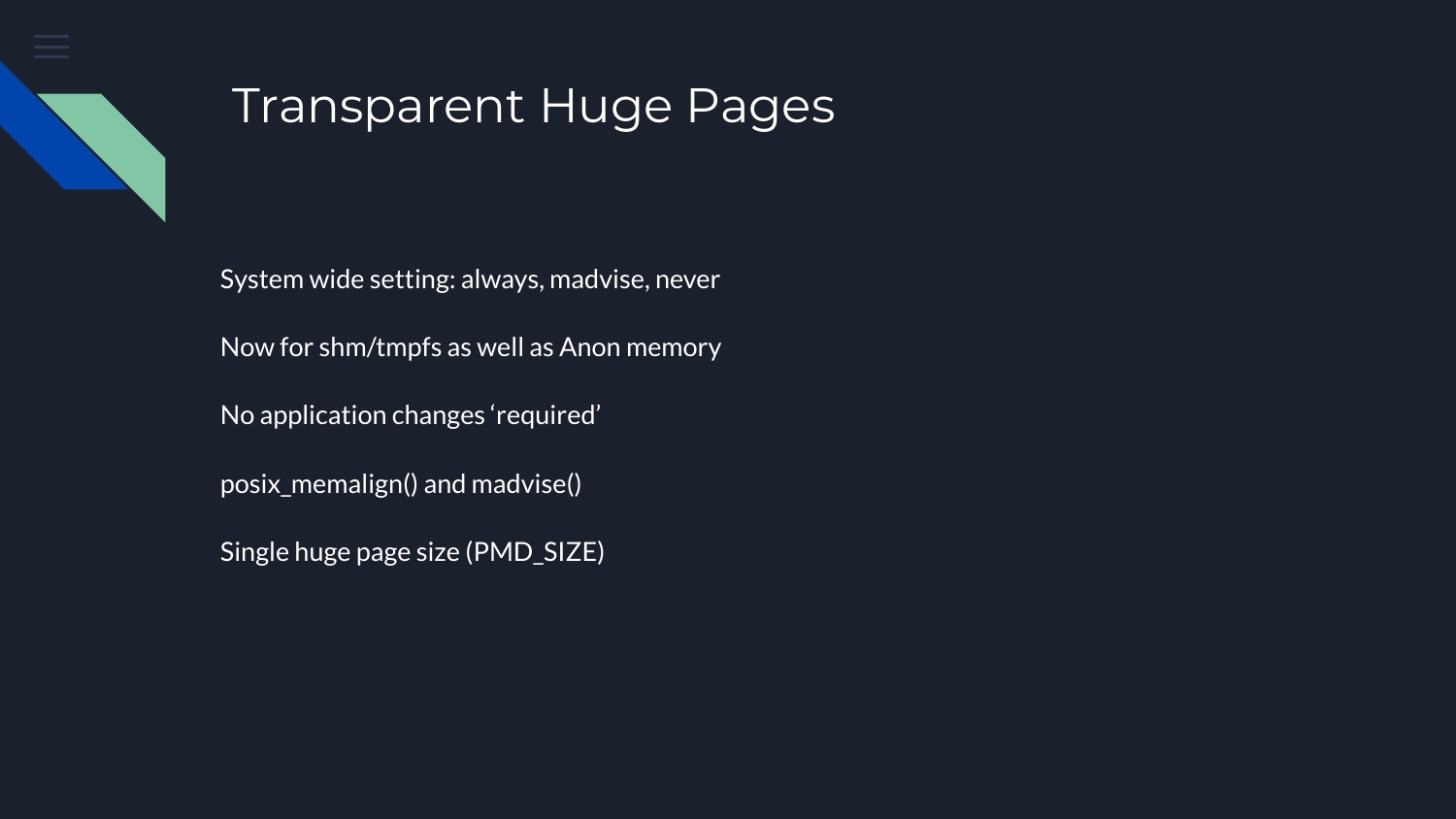

# Problems with Huge pages

Page cache use?

Larger base pages instead?

Configuring system for the needs of different apps may require reboot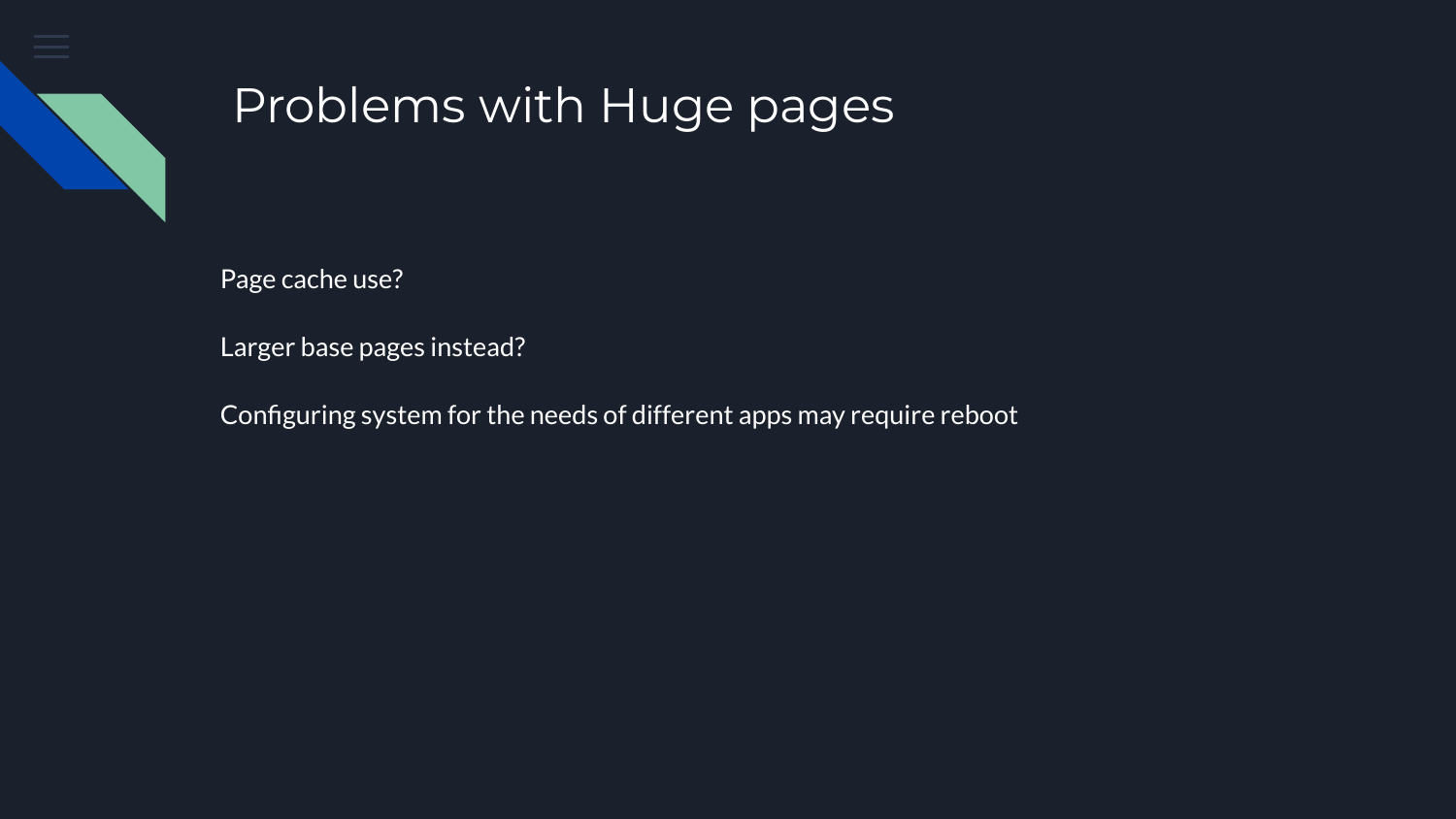

#### Work in progress

More support for file based mappings

Transparent Hugepage support for Pagecache

Larger base pages instead

Ability to reserve pages of arbitrary order.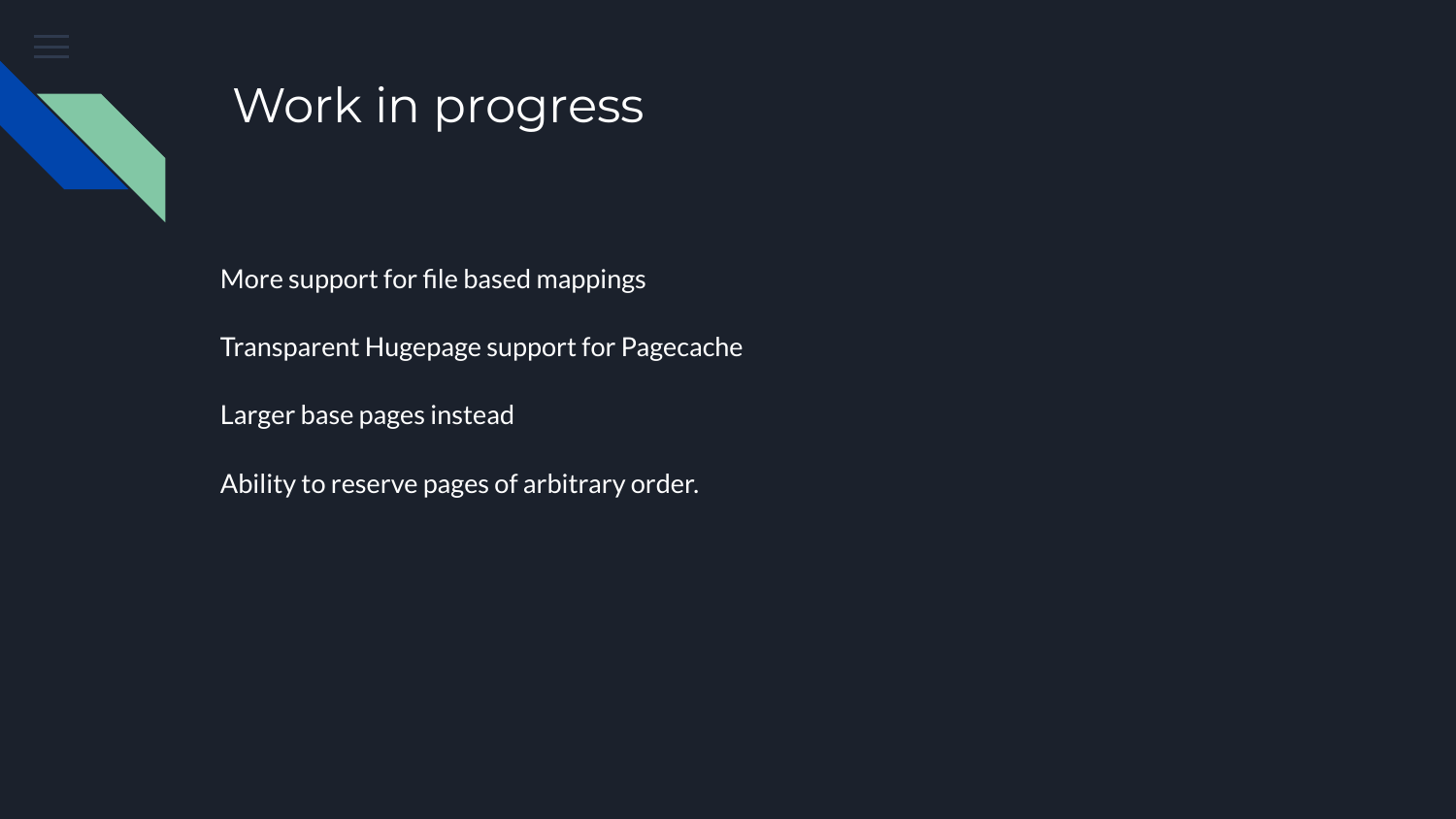

### Further out work

Huge page based VM under a hypervisor (stripped down Linux kernel?)

Automatic huge page configuration via Ansible and various diagnostics

Pressure Hardware vendors to do the right thing and increase base page size. Non x86 platforms usually do not have this issue.

Deal with fragmentation through increasing the mobility of kernel object and increase of mobility of 4k pages (Babka).

Special issue with dentries and inode mobility. Work on slabs focused on xarray support.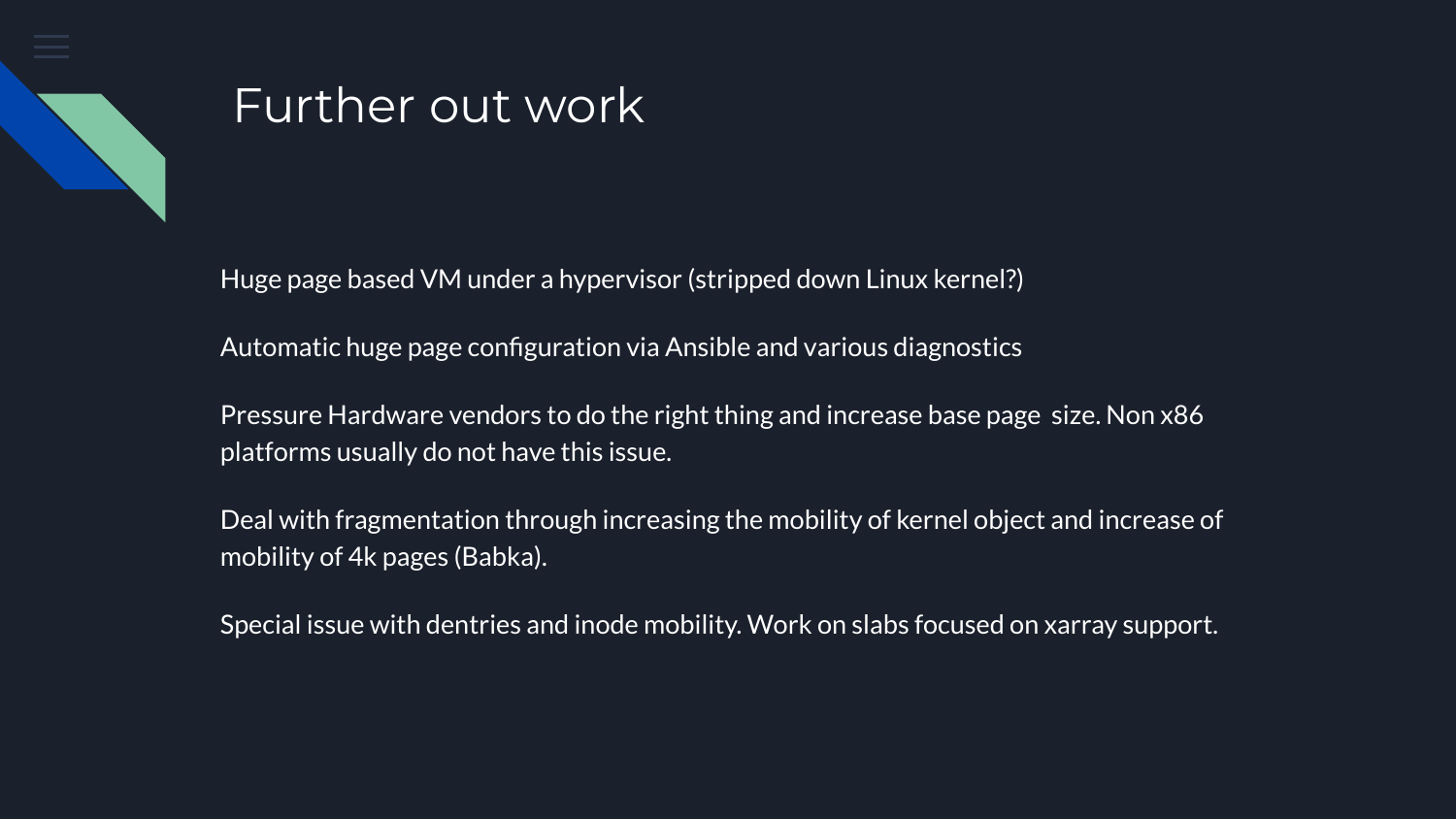# Huge Memory

- Typical memory is handled in chunks of base page size (Intel 4k, IBM PowerX 64K, ARM 64K)
- Systems support larger memory chunks of memory called Huge pages (Intel 2M)
- Must be pre configured on boot in order to guarantee that they are available
- Required often for I/O bottlenecks on Intel.
- 4TB requires 1 billion descriptors with 4K pages. Most of this is needed to compensate for architectural problems on Intel. Intel processors have difficulties using modern SSDs and high speed devices without this.
- Large contiguous segments (I/O performance)
- Fragmentation issues
- Uses files on a special file system that must be explicitly requested by mmap operations from special files.





8